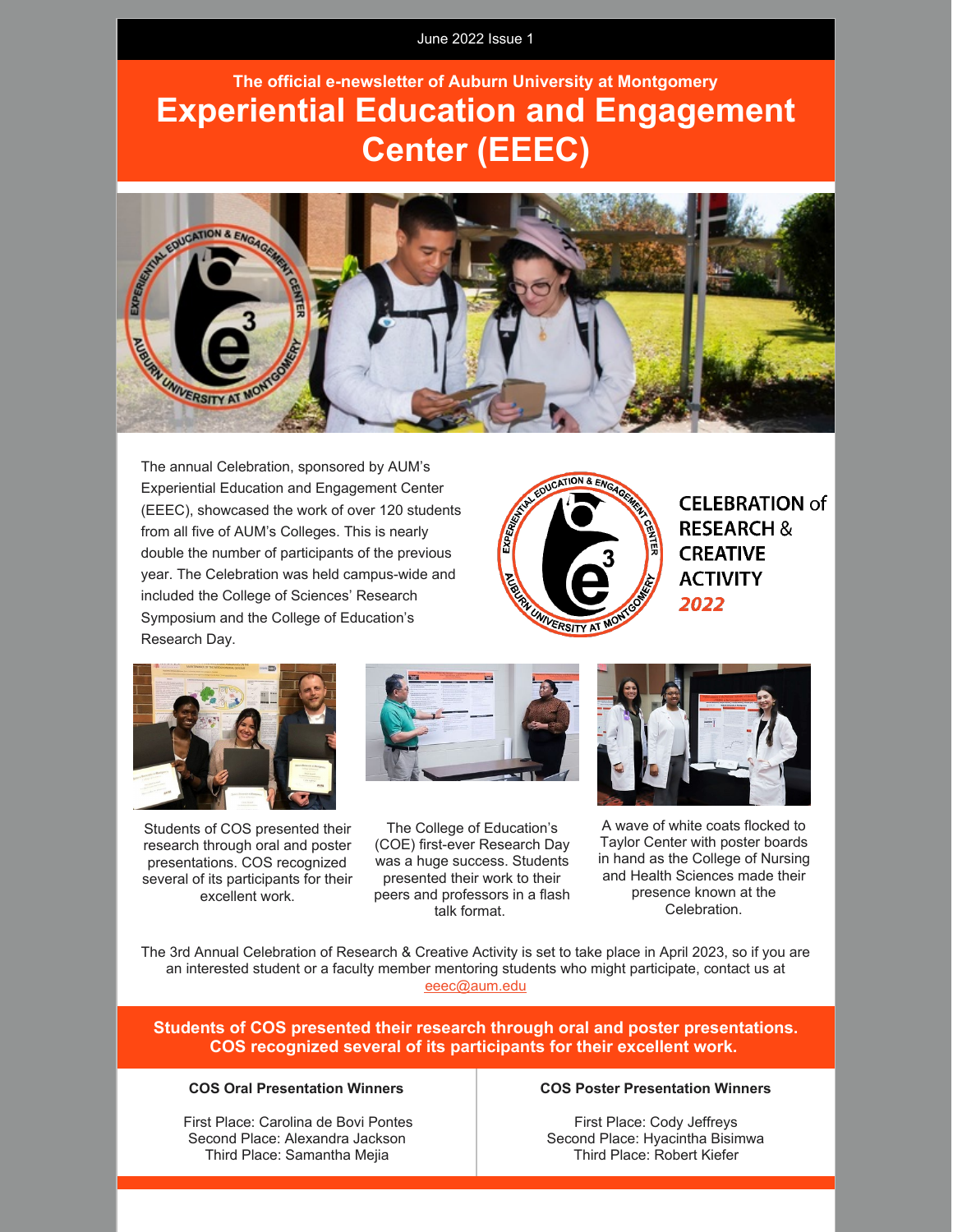

This summer we are offering four learning opportunities for faculty and staff. These sessions are designed to support those interested in providing experiential opportunities for their students. Click to learn more



### **EEEC PEER MENTOR Meet Grace Keel**

Several people nominated Grace Keel as the Peer Mentor to highlight in this issue. She has mentored in UNIV sections and in Psychology sections and left an AUMazing impression on faculty in both departments. Grace's journey as a peer mentor started because she was looking for ways to give back to campus. She felt that becoming a mentor was a way she could use her "mom" personality to be there to support her fellow students and help make their transition into college a little bit easier. **[Read](https://www.aum.edu/peer-mentoring/#peermentorhighlight) more**

**Peer Mentor [Positions](https://www.jobs.aum.edu/postings/5382) Available**

## **INTERNSHIP HIGHLIGHT Dr. Sterling on Internship and Mikia Holloway**

#### **Describe your experience in offering internship courses.**

I've been the Director of the Internship Program in Writing and Editing for the past 22 years. I enjoy working with students and helping them match their internship with their career goals. The internship program is a way to foster closer ties between AUM and the community in the River Region. The internships enable students to learn valuable information and learn about their intended careers in ways that cannot be taught in the classroom.

Learn more about this internship and it's impact with Mikia. **[Read](https://www.aum.edu/academics/academic-support/eeec/student-opportunities/#intership) More**





Want to learn more about the EEEC is committed to tracking all experiential education opportunities created by faculty and staff at AUM? Click Here!



### **EEEC EQUIPMENT AND SAGE CLUB**

Have you heard about the equipment the EEEC has available for AUM faculty, staff, and students? The SAGE Club has! Over the past few months, they have been hard at work doing spring garden and planting activities using the tools we keep in our shed on campus. These tools are available to borrow for projects on and around campus. To schedule a time to use them, contact us at [eeec@aum.edu.](mailto:eeec@aum.edu)